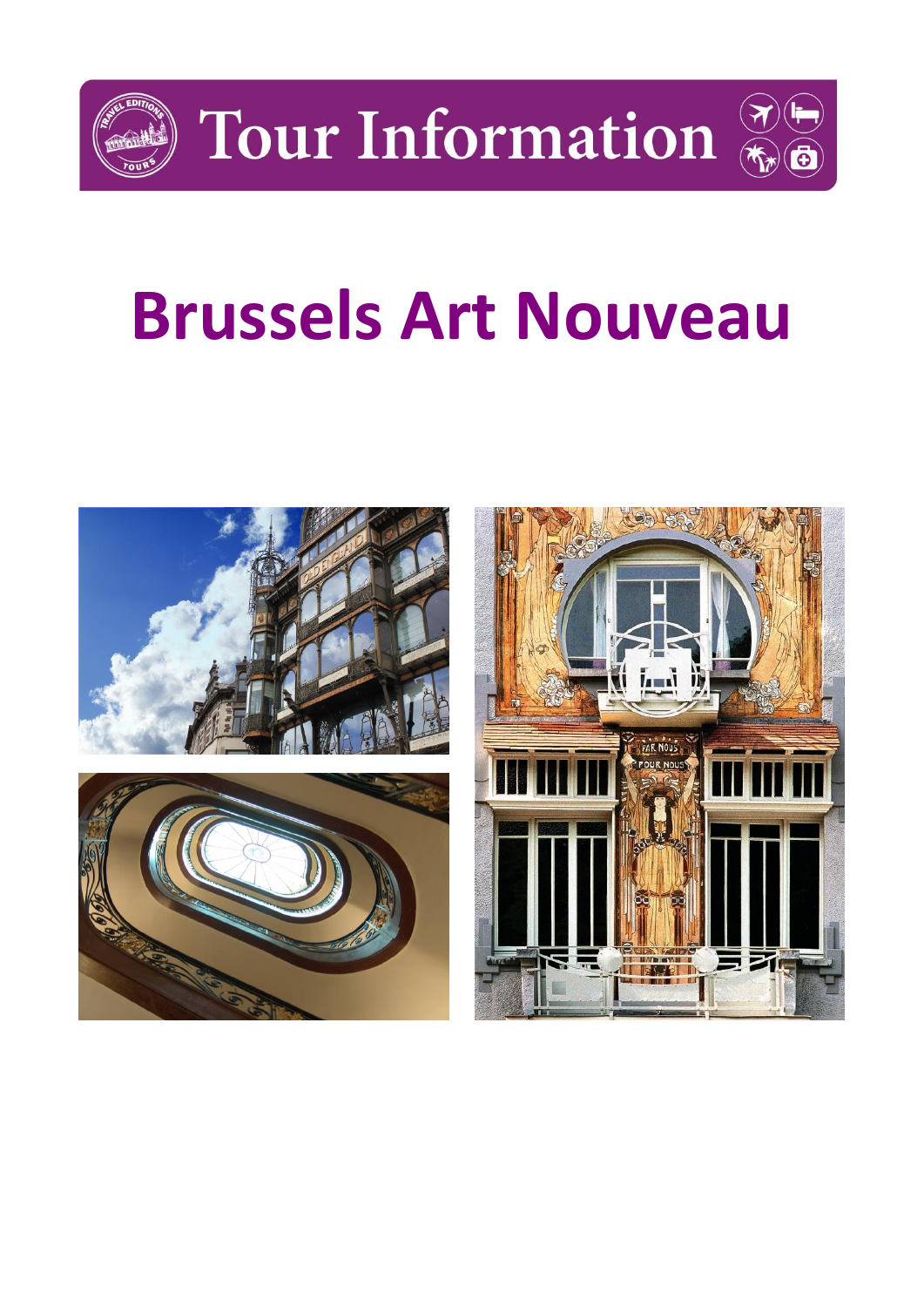

#### **Passports**

You may need to renew your British Passport if you are travelling to an EU country. Please ensure your passport is less than 10 years old (even if it has 6 months or more left on it) and has at least 6 months validity remaining from the date of travel. EU, Andorra, Liechtenstein, Monaco, San Marino or Switzerland valid national identification cards are also acceptable for travel to Belgium.

For more information, please visit: passport [checker.](https://www.gov.uk/visit-europe-1-january-2021?utm_medium=uktrav-partner&utm_source=social&utm_campaign=transition&utm_content=AITO)

#### **Visas**

If you're a tourist, you do not need a visa for short trips to most EU countries, Iceland, Liechtenstein, Norway and Switzerland. You'll be able to stay for up to 90 days in any 180-day period. For all other passport holders please check the visa requirements with the appropriate embassy.

For further information, please check here: travel [to the EU](https://www.gov.uk/visit-europe-1-january-2021?utm_medium=uktrav-partner&utm_source=social&utm_campaign=transition&utm_content=AITO)

For all other passport holders please check the visa requirements with the appropriate embassy.

Belgian embassy: 17 Grosvenor Crescent, London SW1X 7EE. Tel: (0)20 7470 3700. [London@diplobel.fed.be](mailto:London@diplobel.fed.be)

For visa information: Tel: 0871 376 0023, or visit [www.vfs-be-uk.com](http://www.vfs-be-uk.com/)

Open Mon-Fri 0900-1200.



You will be issued with return train tickets. Please take care not to lose your tickets and please check that the details on your tickets are accurate. Your ticket is non-transferable and non-refundable. No refund can be given for non-used portions.

Standard Premier on Eurostar tickets is indicated by an asterisk in the class type section in the top right hand corner. A light meal will be served to passengers travelling Standard Premier on Eurostar. Standard class Eurostar tickets do not include any food or drink on board, although there is a buffet car serving drinks and snacks.

TGV tickets do not include any food or drink on board, although a buffet car is available.

#### **Train Seats**

On all legs of the journey you have reserved seat and carriage numbers which are shown clearly on your ticket.



As with most trains, passengers are responsible for carrying baggage onto and off the train. Baggage can be stored on overhead shelves or at the entrance to the carriages. Trollies are available at St Pancras and Lille, but bags do need to be carried on to the platform. Porters are sometimes but not always available at St Pancras.

Travel Editions recommends a luggage delivery service called **thebaggageman**, where your suitcase can be picked up from your home before departure and delivered straight to your hotel; therefore removing the worry about carrying your cases onto and off the trains.

For further information: [http://www.thebaggageman.com](http://www.thebaggageman.com/)

#### **Labels**

Please use the luggage labels provided. It is useful to have your home address located inside your suitcase should the label go astray.

#### **Transfers**

On arrival in Brussels and transfer by coach to check in for three-nights at the four-star Marivaux Hotel in the city centre.

#### **Special Requests**

If you haven't already, please notify Travel Editions of any special requests as soon as possible to allow sufficient time to make the necessary arrangements.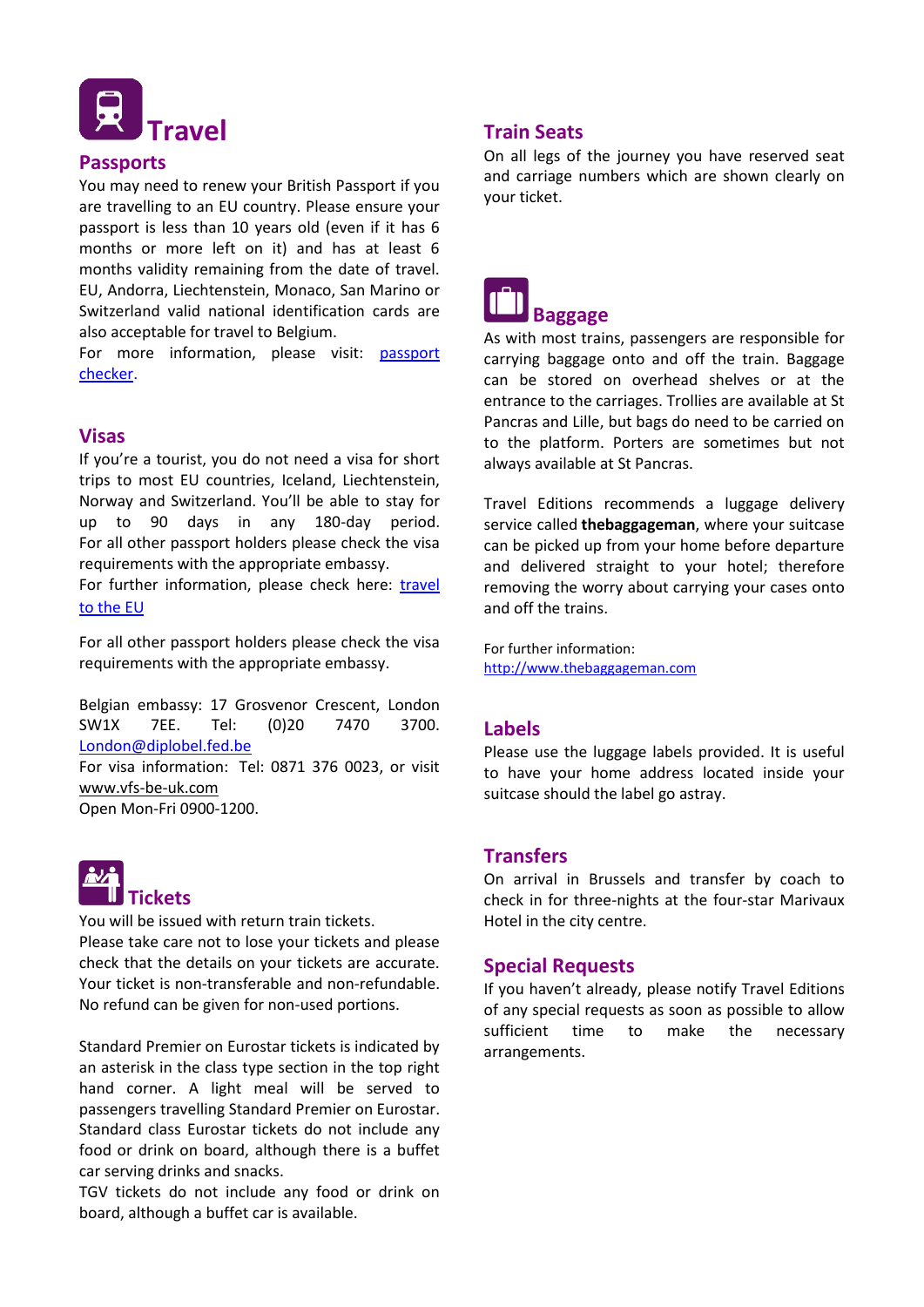# **Accommodation**

#### **Marivaux Hotel, Brussels**

Located about 500 metres from the historic Grand Place on elegant Blvd Adolphe Max, the four-star Marivaux Hotel is converted from an old cinema and is the perfect base for this tour. This comfortable hotel offers a restaurant, bar and stylishly and elegantly decorated bedrooms with private bathroom, hairdryer, minibar, TV, telephone, wi-fi, safe, and coffee/tea making facilities.

For more information visit the hotel's website: <http://www.hotelmarivaux.com/>



Belgium's food specialities extend far beyond just beer, chocolate, chips and waffles. This small country has rich local resources with fish and mussels harvested from the North Sea, pheasant, rabbit and venison from the forested hills of the Ardennes, and excellent beef and lamb from the Flemish polders.

Traditional dishes include *moules frites*, s*toemp*  (mashed potato with leeks and carrots), *witloof en oven* (endives wrapped in ham and covered in cheese sauce), *waterzooi* (fish or chicken and vegetable broth), *paling in't groen* (eel cooked in a sauce of spinach, herbs and white wine), *lapin aux pruneaux* (rabbit cooked with prunes and beer), *Faison à la brabançonne* (pheasant cooked in butter with Brussel sprouts and endives), and *filet américain* (or *steak tartare,* raw mincemeat mixed with egg, onion and capers).

You will find plenty of places to enjoy a meal or snack, ranging from the Michelin-Starred to the humble *fritkot* (chip stand).

Watch out for restaurants offering a lunchtime special set menu – *dagschotel* or *plat du* jour – they offer great value for money. Usually, a discretionary service charge is added to your bill in restaurants and bars, and no further tipping is required, although if service is considered excellent, it is customary to round up the bill.



Over 400 beers are brewed in Belgium – ranging from the mass-produced lagers like Stella Artois to the local, artisanal microbreweries. You will find everything from brown ales, amber ales, white beers, Flemish reds, Indian pale ales, to stouts and Lambic beers. *Trappist* beers, such as *Chimay, Achel, Orval, Rochefort, Westmalle* and *Westyleteren*, are brewed in Trappist monasteries, with monks taking an active part in the production process and the profits supporting the monastery. *Bières d'Abbaye,* the best known being *Leffe* and G*rimbergen,* however, are commercially brewed, just using the name and recipe of former monastic breweries. Try a *Hoegaarden* for a white beer, *Lambics* and *Guezes* for oak-aged beers, a *Duvel* for a blonde ale, a local *Cantillon* (microbrewed in Brussels), or if you prefer something sweeter, the cherry-flavoured *Kriek*.

The local spirit is *Jenever*, similar to gin, originally flavoured with juniper berries.

#### **Meals included in the price of your holiday are:**

#### **Breakfast** – daily

**Dinner** is included on two nights, once at the hotel and once at Restaurant Vincent.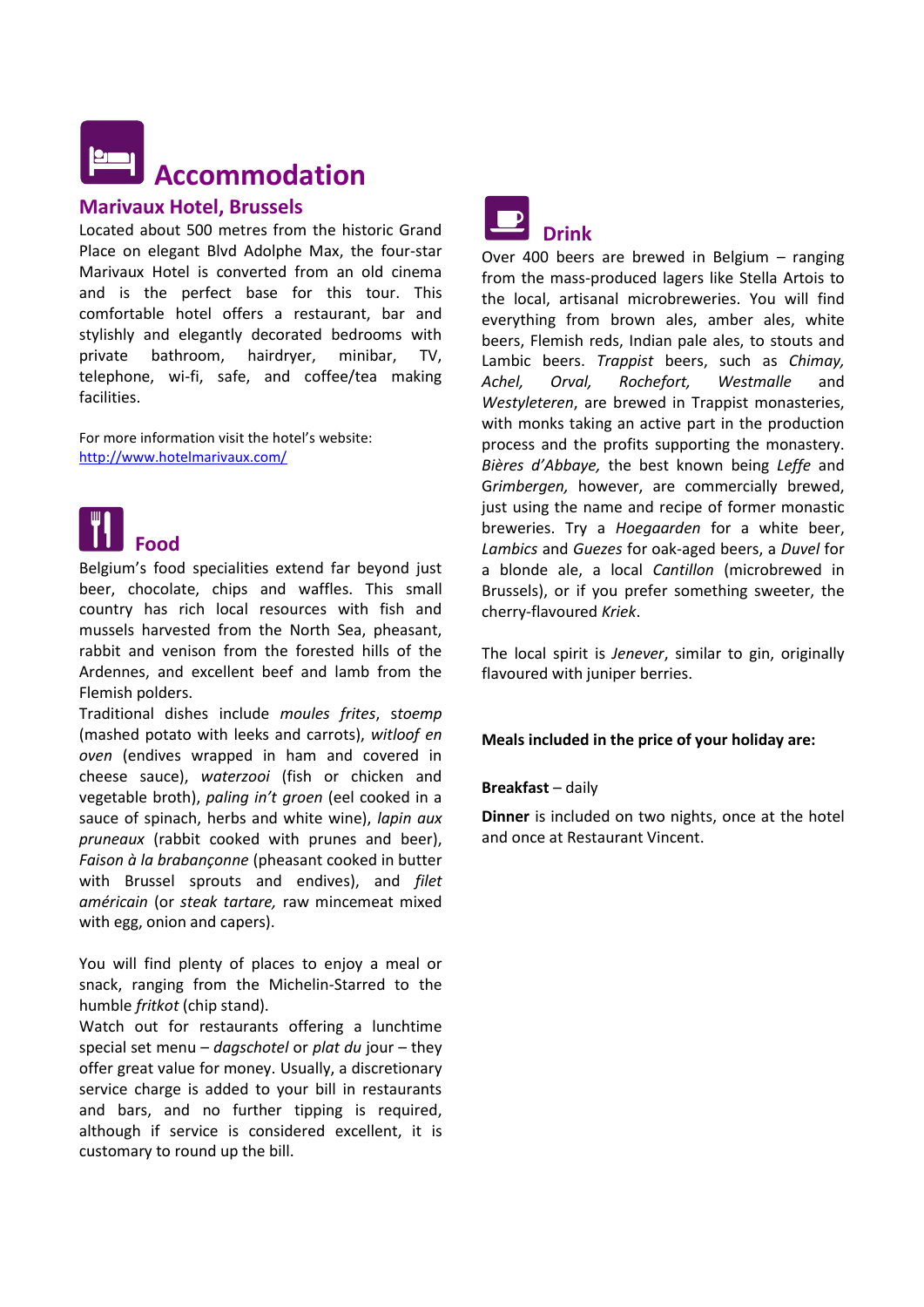

At the turn of the  $20<sup>th</sup>$  century Brussels was an expanding, wealthy, and receptive city, willing to embrace and finance new ideas and philosophies. Art Nouveau was one of them. About 1000 buildings sprung up throughout the city designed by a new breed of architects, including Victor Horta, who used materials traditionally associated with industry – cast iron, brick and glass. Around 500 of these homes, restaurants and shops remain today, clustered in attractive suburbs and it is a selection of these lovely architectural gems that you will explore on this tour.

#### **Details of places of interest included in your tour:**

#### **Brussels**

Europe's administrative capital and easily reached in just over 2 hours from London, Brussels is an attractive city for a short break, with excellent restaurants, bars and cafés and a wealth of sights, including a remarkable Art Nouveau heritage explored on this tour. Between 1870 and 1910 the population of Brussels more than tripled from 250,000 to 800,000 which saw the city expand into the suburbs, thanks to the electrification of the tramways. This expansion allowed opportunities for a new breed of architects including Victor Horta to break with tradition to develop a new form of architecture and design. This was Art Nouveau, a Pan-European phenomenon that embraced art and architecture, with Brussels particularly well represented.

For more information about Brussels, please visit: <http://visitbrussels.be/>

#### **Horta House & Studio Museum**

The house and studio where architect Victor Horta lived and worked have been beautifully preserved – their elegant mosaics, stained glass windows and mural paintings. The buildings, built between 1898 and 1901, are typical of Art Nouveau at its height.

For more information about Horta Museum, please visit: <http://www.hortamuseum.be/>

#### **Hotels Solvay, Max Hallet & Tassel**

These buildings, built by Horta, are magnificent examples of Art Nouveau design.

#### **Hôtel Solvay**

Horta enjoyed unrestricted funding and freedom of creation to design every feature and detail of the town house built for Armand *Solvay* in 1894.

#### **Hôtel Max Hallet**

Built in 1904 for lawyer and politician Max *Hallet*, this simple yet elegant house was renovated in 2008.

#### **Hotel Ciamberlani**

Built by architect Paul Hankar in 1897 for painter Albert Ciamberlani, who designed the sgraffiti adorning the stunning façade, the Hotel Ciamberlani is a beautiful example of an Art Nouveau town house.

#### **Cauchie House**

Built in 1905 by the architect Paul Cauchie as a showcase for his work, it is a piece of joint work – illustrated by the words *par nous, pour nous* (by us, for us) at the very centre of the remarkable sgraffito façade. Cauchie and his wife, Caroline Voet, designed furniture, decoration, paintings, working together to achieve the idea of "total art".

For more information about Cauchie house, please visit: <http://www.cauchie.be/cauchie-house>

#### **Royal Museum of Art & History**

This museum houses an excellent collection of the major stylistic trends in decorative arts between 1890 and 1940, including sculpture, glassware, ceramics, table silver and furniture.

Note the recently-renovated Pavilion designed by Horta, which is home to a stunning marble relief by sculptor Jef Lambeaux.

For more information about the Royal Museum of Art & History, please visit: <http://www.kmkg-mrah.be/>

#### **Foundation Frison-Horta**

The foundation Frison Horta sits in the middle of Rue Lebeau and was built by Victor Horta in 1894 for Georges Frison, a renowned lawyer. It is a house of nature and light with murals and frescoes of flora and fauna that engulf the whole house. Foundation Frison Horta is a cultural institution and centre for art. It acts as a cultural bridge between east and west that fosters greater understanding and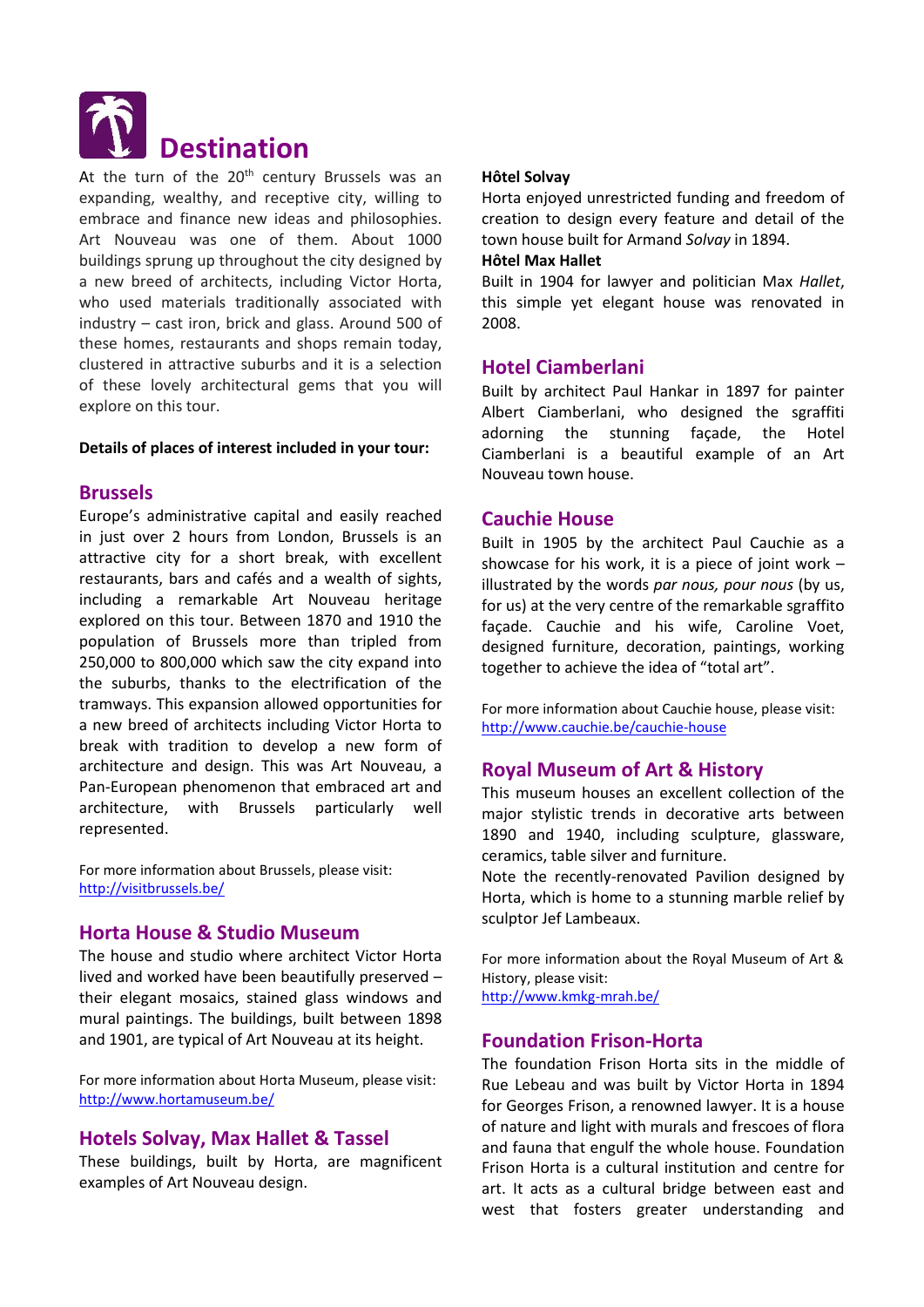appreciation of the rich cultural traditions of India in Europe and vice versa.

For more information about the Foundation, please visit: <https://www.foundation-frison-horta.be/>

#### **Autrique House**

Autrique House was built in 1893 and is as such a major part of Brussels' architectural heritage. The house marks an essential stage in the development of the greatest of Belgian architects and provides a better understanding of the birth of Art Nouveau. The scenography designed by Schuiten and Peeters makes this residence - as it once was - an outstanding house, simultaneously a tribute to the private architecture of Brussels and a gateway to an imaginary world.

For more information about the house, please visit: [https://www.brusselsmuseums.be/en/museums/autriqu](https://www.brusselsmuseums.be/en/museums/autrique-house) [e-house](https://www.brusselsmuseums.be/en/museums/autrique-house)

#### **Fine Arts Museum, Musée Fin-de-Siècle**

This multidisciplinary museum houses an excellent collection of works created by Belgian and international artists between 1868 and 1914. Outstanding is the Gillion Crowet collection, formed of 230 works from Belgian Art Nouveau artists, such as Majorelle, Horta, Gallé, Mucha, Wolfers and Cros.

For more information, please visit: <http://www.fin-de-siecle-museum.be/>

#### **Rene Magritte Museum**

The Magritte Museum in Brussels, Belgium, is dedicated to the work of the Belgian surrealist artist, René Magritte. It is one of the constituent museums of the Royal Museums of Fine Arts of Belgium.

For more information, please visit: <http://www.magrittemuseum.be/index.php/en/>

#### **Your lecturer / guide**

*This tour will be led by Dr Scott Anderson.*

Dr. Scott Anderson. Scott is a University Senior Lecturer in the History of Art and Design and is an Honorary Fellow of the National Association of Valuers and Auctioneers. He is a specialist in Victorian and Edwardian art, architecture and antiques and is a consultant expert for the BBC2 *Flog It!* programme.

Scott is a Art Society lecturer and has lectured extensively to various societies, special interest groups and educational groups throughout Britain. He has extensive tour guiding experience in Britain, European locations such as Nancy, Paris, Berlin, Vienna and New York.

#### **There will be two lectures during your trip:**

*Brussels and the Birth of Art Nouveau Art Nouveau: art for the people*

#### **Tour manager**

Your tour manager will be on hand throughout the tour to ensure that everything operated according to plan. If you have any problems or questions please see him or her immediately  $-$  it is often possible to resolve complaints or problems very quickly on the spot, and do everything to help you enjoy your holiday.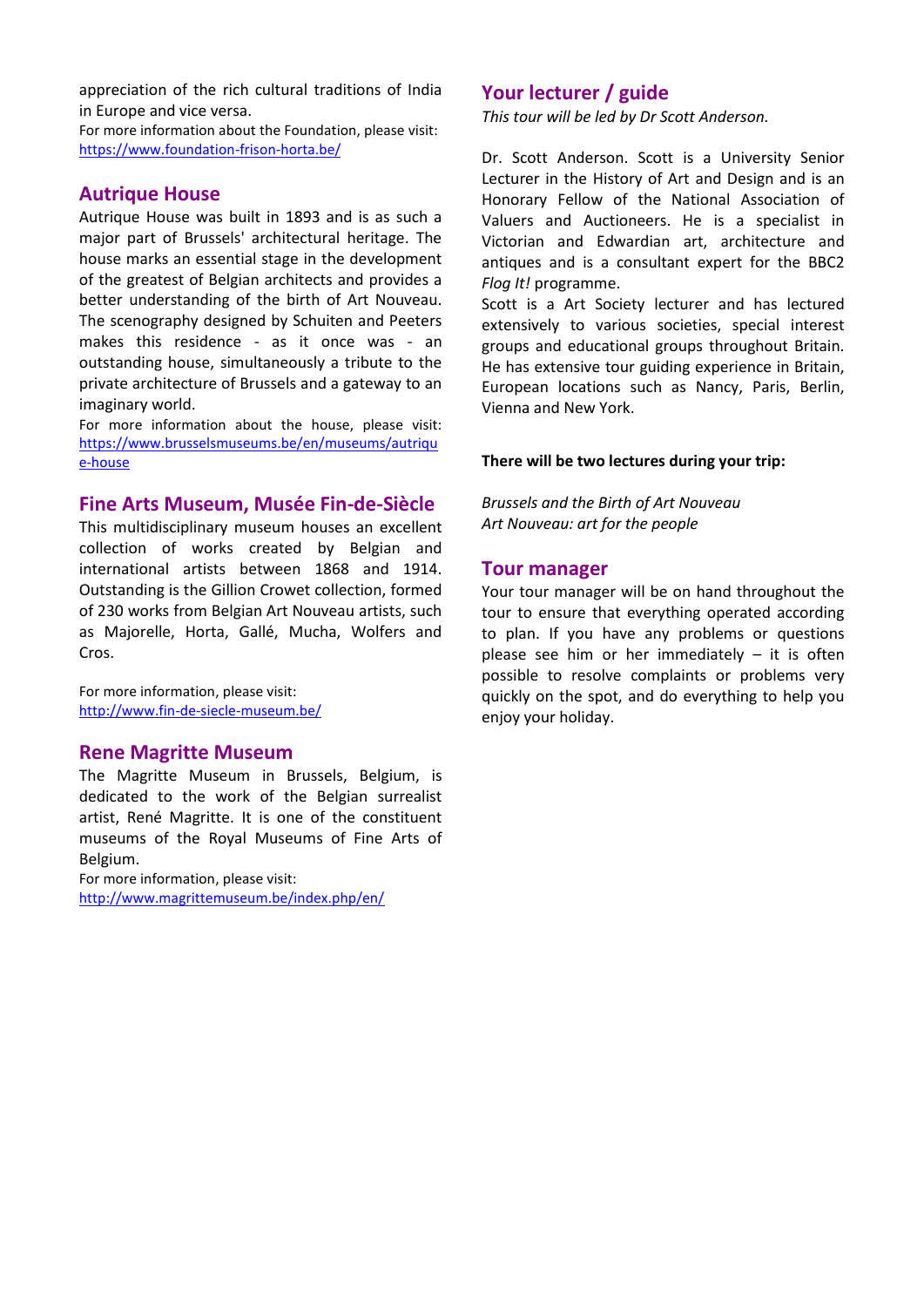## **The Basics**

Climate – The weather in Brussels at this time of year is likely to be pleasant, but there is the chance of the odd shower – Brussels actually receives more rain than London! Our best advice is to come prepared.

Time – GMT +2 hours (Summer time Apr-Oct); GMT + 1 (Standard time Nov-Mar). Language – French & Flemish. Religion – Roman Catholic.

National holidays – New Year's day (01 Jan); Easter Monday; Labour day (01 May); Ascension day; Whit Sunday; Whit Monday; Independence day (21 Jul); Assumption of Mary (15 Aug); All Saints' day (01 Nov); Armistice day (11 Nov); Christmas day (25 Dec); Boxing day (26 Dec).

Currency – Euro.  $\epsilon$ 1 = 100 cents. Notes are in denominations of €500, 200, 100, 50, 20, 10 and 5. Coins are in denominations of €2 and 1, and 50, 20, 10, 5, 2 and 1 cents.

Banks – Cashpoints compatible with international banking networks are located in all towns and cities, as well as airports, major train stations and other spots. They usually offer an attractive exchange rate. Those banks that still exchange foreign currencies into local money will always charge a transaction fee, so withdrawing money from an ATM usually represents the most logical means of obtaining euros.

Credit cards – American Express, Diners Club, MasterCard and Visa are widely accepted across the country. If you're eating at a restaurant, check prior to the meal that your card will be an acceptable form of payment. Even in cities, it's advisable to carry a supply of cash with you at all times. Varying amounts of commission can be charged.

Electricity – 220 volt, two-pin continental plug.

Drinking water – Tap water is safe to drink. (Although you'll find a huge amount of bottled water for sale too)

Shops and museums – Shops are open Mon-Sat 1000-1800/1900. Department stores often remain open longer, up to 2100 on Friday. Outside main areas, some shops may close at lunchtime. Please note that most museums are closed on

Mondays.

Clothes & shoes –You may like to bring a warm sweater for cool evenings. Light rain wear for the occasional storm and good grip/flat walking shoes are recommended.

Camera – bring plenty of memory cards/film and any spare camera batteries as these are not always available. Please check with your guide before photographing people.

Bath plugs – The hotel has plugs for basins, but it is useful to carry a 'universal' one with you.

Telephones/mobiles – The guarantee of free mobile phone roaming throughout the EU, Iceland, Liechtenstein and Norway has ended. Check with your phone operator to find out about any roaming charges you might get from 1 January 2021. A new law means that you're protected from getting mobile data charges above £45 without you knowing. Once you reach £45, you need to opt in to spend more so that you can continue using the internet while you're abroad. Your phone operator will tell how you can do this.

Tipping –To keep our tours affordable, we do not increase the tour price by adding in tips. However, in the tourism industry, there is a certain level of expectation that when receiving a good service, one does award with a tip. Tour Managers, Representatives, Guides and Drivers appreciate a tip at the end of their involvement with the tour, but this is entirely at your discretion. We believe in allowing you to tip according to your level of satisfaction with their services, but for your guidance about £2-3 per person per day for the tour manager is the norm. We would like to reiterate that tipping is an entirely optional payment and this information is given purely to answer any questions you may have about it.

#### **Taking food and drink into EU countries**

You are not able to take meat, milk or products containing them into EU countries.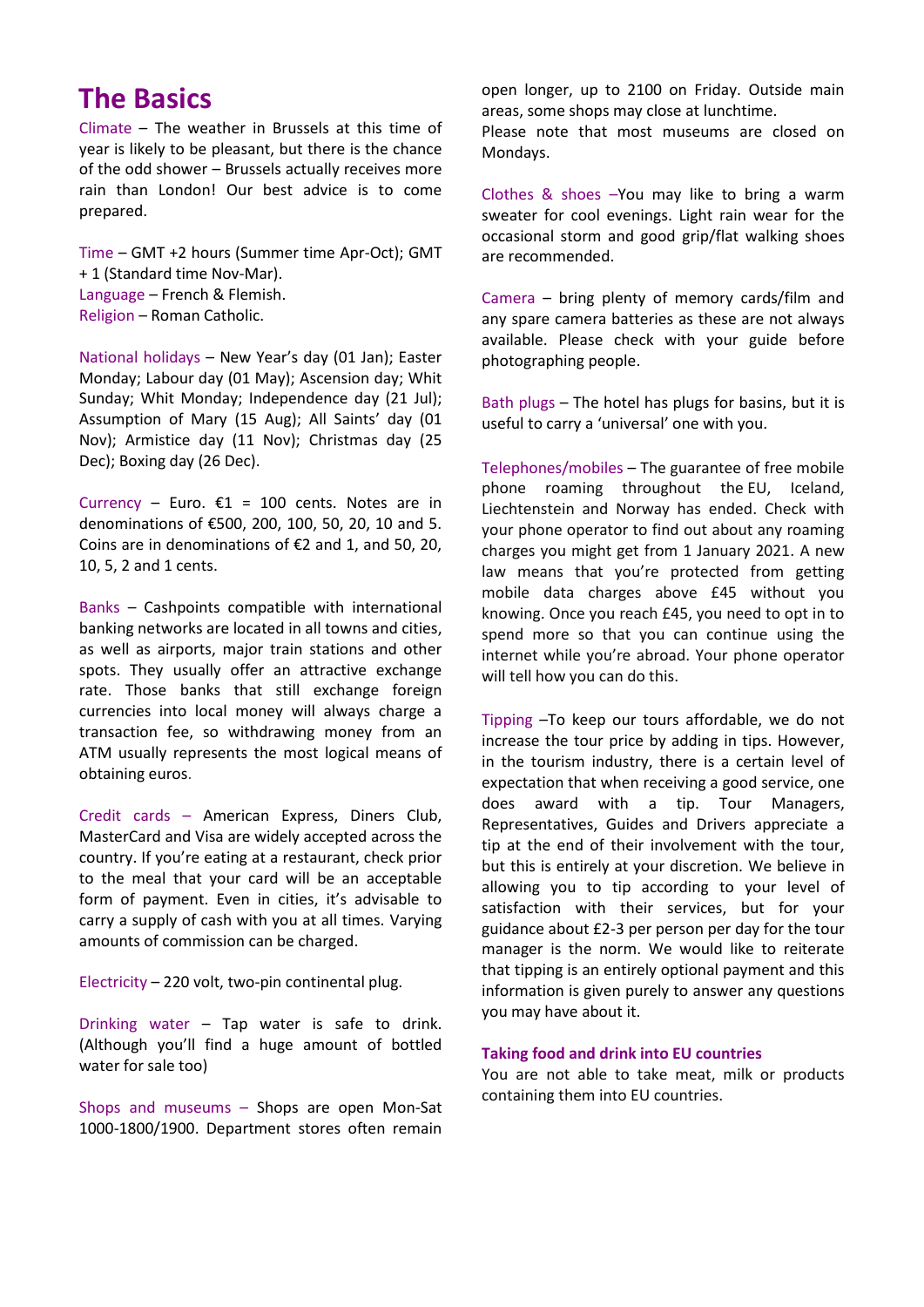

#### **Doctor/Dentist/Chemist**

Please talk to your tour manager if you are feeling unwell and they will organise for you to see a doctor.

**Keep receipts for insurance claims**.



Your tour manager/hotel reception will arrange hospital transport.

**Keep receipts for insurance claims**.

#### **General Health Advice**

We suggest you take a good supply of your own individual medicines with you and always keep some in your hand luggage in case you get delayed or your luggage goes astray. General-purpose supplies for bites, stings, or scratches, and your usual medication for headaches, or stomach upsets are always recommended. Oral rehydration sachets are excellent for topping up salt and glucose levels.

Visit the NHS Fit For Travel website for more generally information specific to the country you are visiting – [www.fitfortravel.nhs.uk](http://www.fitfortravel.nhs.uk/)

#### **Inoculations**

You should check with your own doctor and take their advice as to which inoculations are required for the country you are visiting, as only they know your medical history and recommendations are liable to change at short notice.



To be covered under your Travel Insurance Policy, if you become ill, it is essential that you contact a local doctor and also telephone the emergency number of your insurance company. You will **NOT** be covered for any claim unless this procedure is carried out. Your insurance company will then decide on the best course of medical attention.

#### **European Health Insurance Card (EHIC)**

Before you travel, make sure you've got a valid European Health Insurance Card (EHIC) or UK Global Health Insurance Card (GHIC) or travel insurance with health cover.

You may not have access to free emergency medical treatment and could be charged for your healthcare if you do not have an EHIC or GHIC when visiting an EU country, or travel insurance with full healthcare cover when visiting Switzerland, Norway, Iceland or Liechtenstein.

If you have an EHIC it will still be valid while it remains in date.

Your European Health Insurance Card (EHIC) or Global Health Insurance Card (GHIC) will be valid if you're travelling to an EU country.

We strongly recommend that you take out an appropriate travel insurance policy when you travel abroad.

For further information about the GHIC please visit: [https://www.ehic.org.uk](https://www.ehic.org.uk/)

### **Border Control**

You may have to show your return ticket and money.

At border control, you may need to:

- show a return or onward ticket.
- show you have enough money for your stay.
- use separate lanes from EU, EEA and Swiss citizens when queueing.